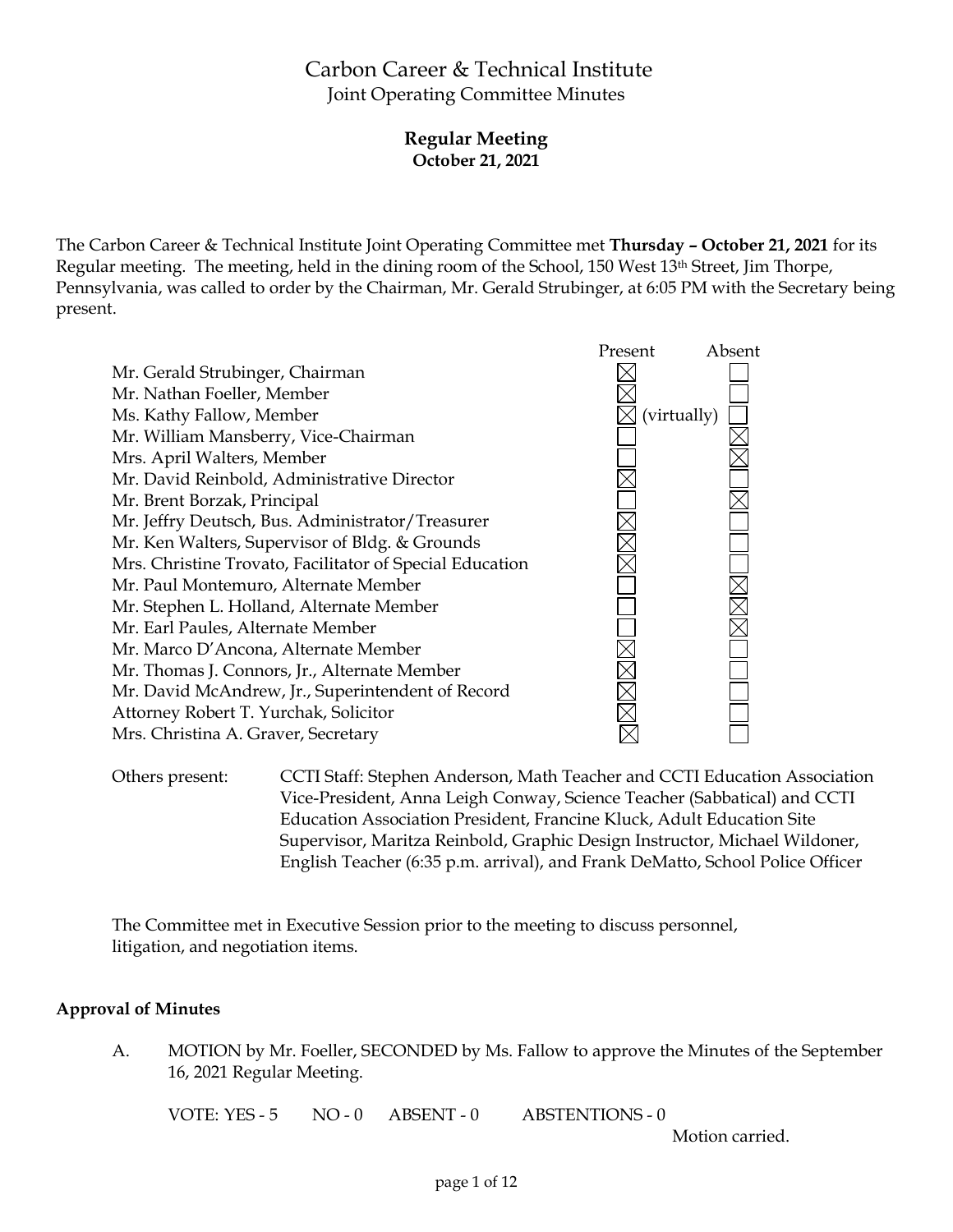### **Courtesy of the Floor to Visitors**

 Steve Anderson, CCTI Education Association Vice-President shared the following items in his report:

As Quarter 1 is coming to a close, there are many wonderful things that staff are doing with our students. Last Friday, Health Medical held a blood drive and they were able to collect 12 pints of blood to help those in need. Technical areas have also started to take their students on field trips so students can get a well-rounded education. Graphic Design went to Longwood Gardens. Auto Service and Auto Collision went to the Automotive Training Center in Warminster, where they learned about auto body repair career opportunities. Marketing went to Great Wolf Lodge and The Crossings to talk to their marketing departments to learn about how they market their products. Next week also starts Spirit Week at CCTI. Students are excited to be kicking off the week with tie dye day. We are looking forward to the start of Quarter 2 and the new things that are on the horizon.

 Mr. Reinbold read a thank you card received from Mrs. Peggy Kalogerakis, retired Coordinator of School Improvement sharing her gratitude for the approval of the payment of her unused sick days as well as thanking them and Mr. Reinbold for all they do for CCTI.

### **Approval of Payment of Bills**

A. MOTION by Ms. Fallow, SECONDED by Mr. Connors to approve Payment of Bills - General Fund and Other Accounts.



### **Approval of Treasurer's Reports (September 2021)**

A. MOTION by M. Fallow, SECONDED by Mr. Foeller to approve the Treasurer's Report for September 2021 showing a final balance of \$5,827,532.51 in the General Fund, and \$70,653.25 in the Student Activities Account.

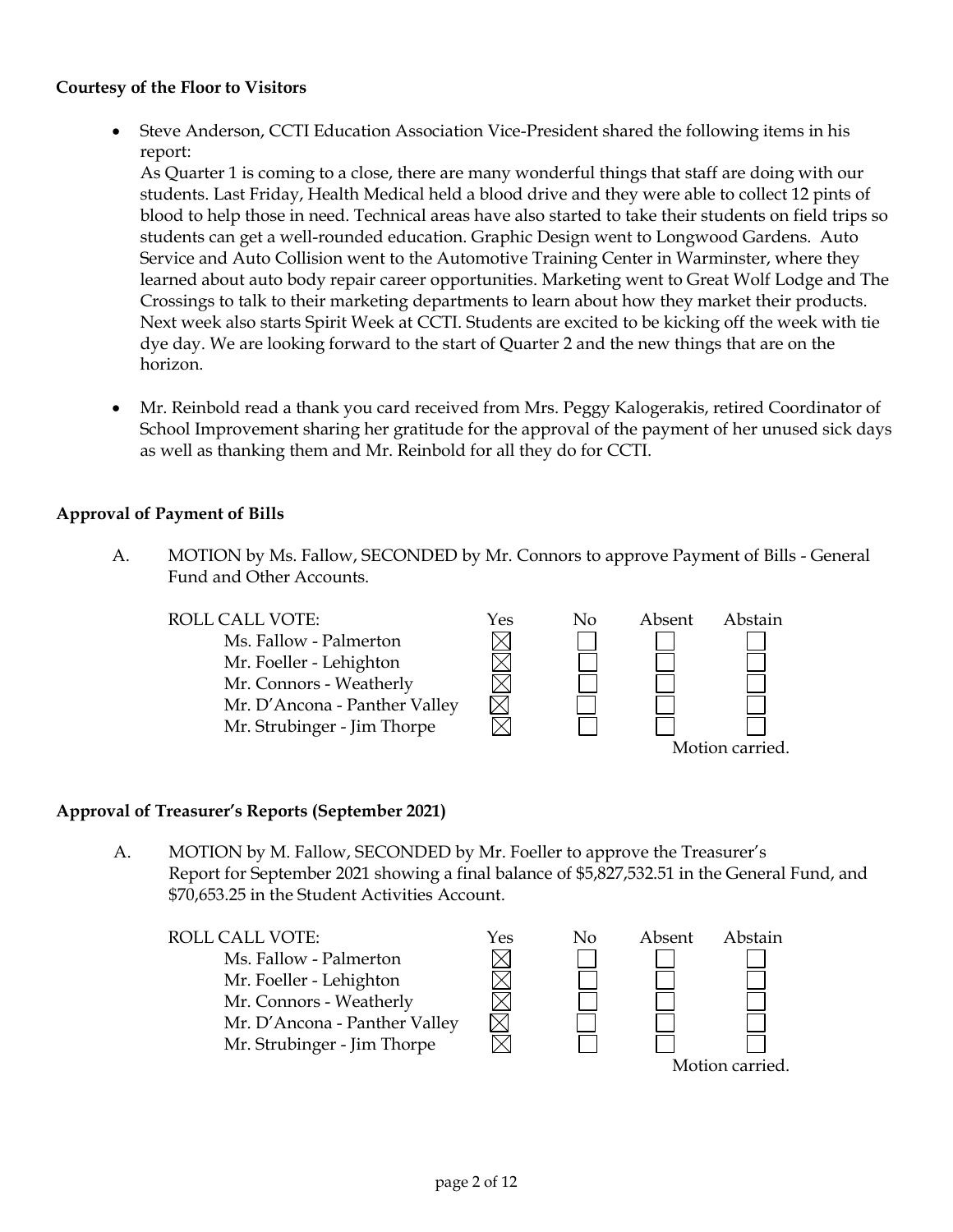#### **Administrative Reports**

### **Mr. Reinbold, Administrative Director introduced the following to present:**

o Maritza Reinbold, Graphic Design Instructor – Longwood Gardens Field Trip/Class Up-date

Thank you for giving me the opportunity to be the Graphic Design teacher. And thank you for approving the class trip to Longwood Gardens. We had a total of 16 students. Both juniors and seniors attended. The students were given a photography assignment which they loved. I distributed a map with an assigned route to follow and a list of flowers to find and photograph like a scavenger hunt. They were able to explore the gardens for 3 hours and then participated in a guided educational tour for an hour which focused on unplugging from digital devices and learning how to destress with nature. Upon their next day in graphic design I had them create a bifold promotional brochure using Adobe InDesign with their own photographs and experiences. Having the personal experience at Longwood Gardens gave them a unique perspective and appreciation in order to create promotional brochures. This trip was truly fun and educational and I am sure the students will want to return next year.

I would also like to take a minute to update you on one other project my classes are working on. It really all began several years ago when I was working as the Instructional aid and I introduced Silk Screening to the Graphic Design class. I taught the class how to silkscreen quite a few class t-shirts, SkillsUSA t-shirts, and golf tournament T-shirts with this method. Then, I introduced the Cricut vinyl plotter to the Graphic Design class and we made more class t-shirts. The students were able to create their own designs and then use a heat press to attach their vinyl cut design. Last year, I introduced the latest technology to CCTI which is fullcolor Sublimation printing. I explained that this is the latest and newest way to inexpensively print t-shirts. As an example, I have created the first Sublimation printed CCTI T-shirt. I chose the Graphic Design classes initials and was able to successfully sublimate a t-shirt using an inexpensive regular Epson inkjet printer. The students loved this new way of making t-shirts and I plan to continue teaching them this new technology that can be used on other surfaces as well, such as mugs, tumblers, coasters, etc.

Mr. Foeller added a thank you from someone who does this for a living, for exposing the students to these methods of printing.

- o Mr. Reinbold shared a Flickr presentation depicting some of the recent activities at CCTI:
	- o On two Friday's cosmetology students offered a pink stripe or full head of pink hair for a donation for breast cancer awareness. The graphic design students offered pink (breast cancer awareness) or orange (ADHD awareness) ribbon painting on hands or face for donations, as well.
	- o Health medical sponsored a blood drive
	- o Cosmetology is now open to the public after being closed for approximately a year and a half due to Covid
	- o The dining room/restaurant is open to the public for lunch also after being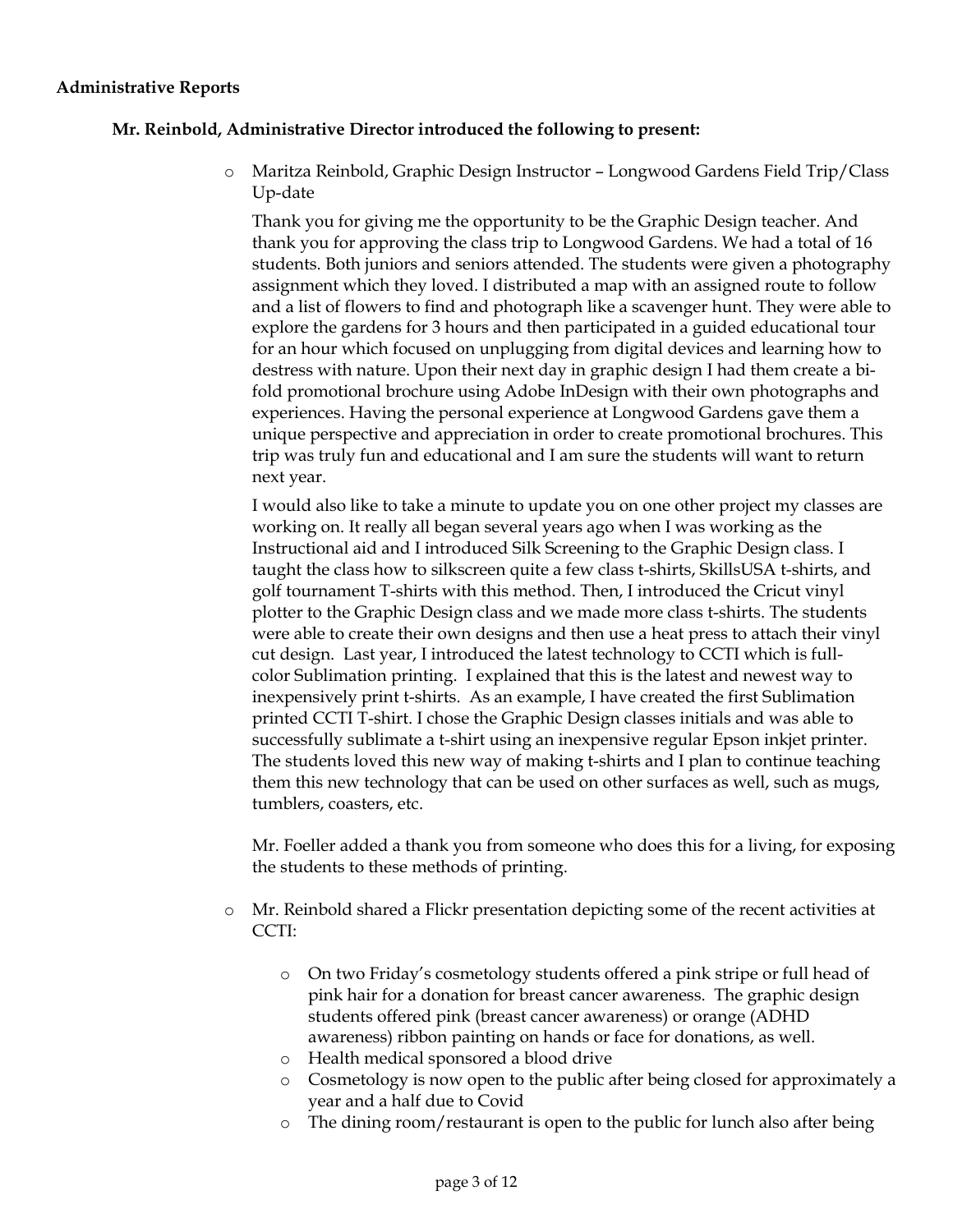closed for approximately one and a half years due to Covid. Lunches are by reservation only.

- o LED lighting has been upgraded throughout the building. The carpentry and electrical distribution and automation (EDA) students ( $10<sup>th</sup>$ ,  $11<sup>th</sup>$ , and  $12<sup>th</sup>$ graders) assisted with the upgrade in the maintenance garage
- o The school store is now open during lunch with healthy snack alternatives
- o Mr. Reinbold stated that we are still in need of an EDA aide, should anyone know of anyone who might be interested.
- Principal's Report Mr. Brent Borzak in Mr. Borzak's absence, his report was shared with the members in writing.
	- o The 2021-2022 school year is nearing the end of the first marking period. Staff and students are focused on teaching face-to-face and everyone is gaining knowledge and skills from in-person instruction. Progress reports have been mailed out. CCTI career and technical student organizations have been actively planning activities. School photos have concluded. Freshman district presentations have concluded and new course books have been delivered to all of the high schools and middle schools. The Fall Occupational Advisory Committee meeting was an eventful evening. Many members and former faculty showed to share their input and ideas with our technical teachers. The salon has opened successfully and the restaurant will be following with their grand opening. The school store has been active during the day and during evening events. The extra help program has started on Mondays and Thursdays. The PSAT will be delivered in October and lastly, Pre NOCTI tests have been administered. Parent/Teacher conferences have been set for the evening of November 4th and our annual Veteran's Day presentation will take place on November 11th.
- Business Administrator's Report Mr. Jeffry P. Deutsch, Business Administrator
	- The audit reports for the year ending  $6/30/2021$  are on the agenda this evening for approval of the General Fund, the Authority, and the Foundation. As discussed in previous meetings, the General Fund did end with a small surplus for the 2020-2021 year. There were no audit findings in any of the audits.
	- o The CCTI Administration is working diligently on the 2022-2023 CCTI Budget. The 2022-2023 CCTI budget will again have a zero budget increase and will be on the November 2021 agenda for approval to be forwarded to the five participating districts.
	- o Mr. Reinbold shared that we again received monies for students through the Cabot Oil and Gas Scholarship. This has provided funds to cover the cost of cosmetology student kits (\$440) and certification tests (\$200) for health medical students.
- Building and Grounds Report Mr. Ken Walters, Supervisor of Buildings and Grounds
	- o Received a letter from the Jim Thorpe Borough asking for assistance with a water issue on the west end of 13th Street. Will engage a civil engineer for recommended actions by CCTI.
	- o Tiny home/modular project has begun. Two projects for the same customer. Due to the difficulty in locating a trailer for the tiny home the customer has agreed to allow CCTI to begin with the modular build. Lumber order is being prepared.
	- o Carpentry students are working on a HVAC filter shed for CCTI. Almost complete.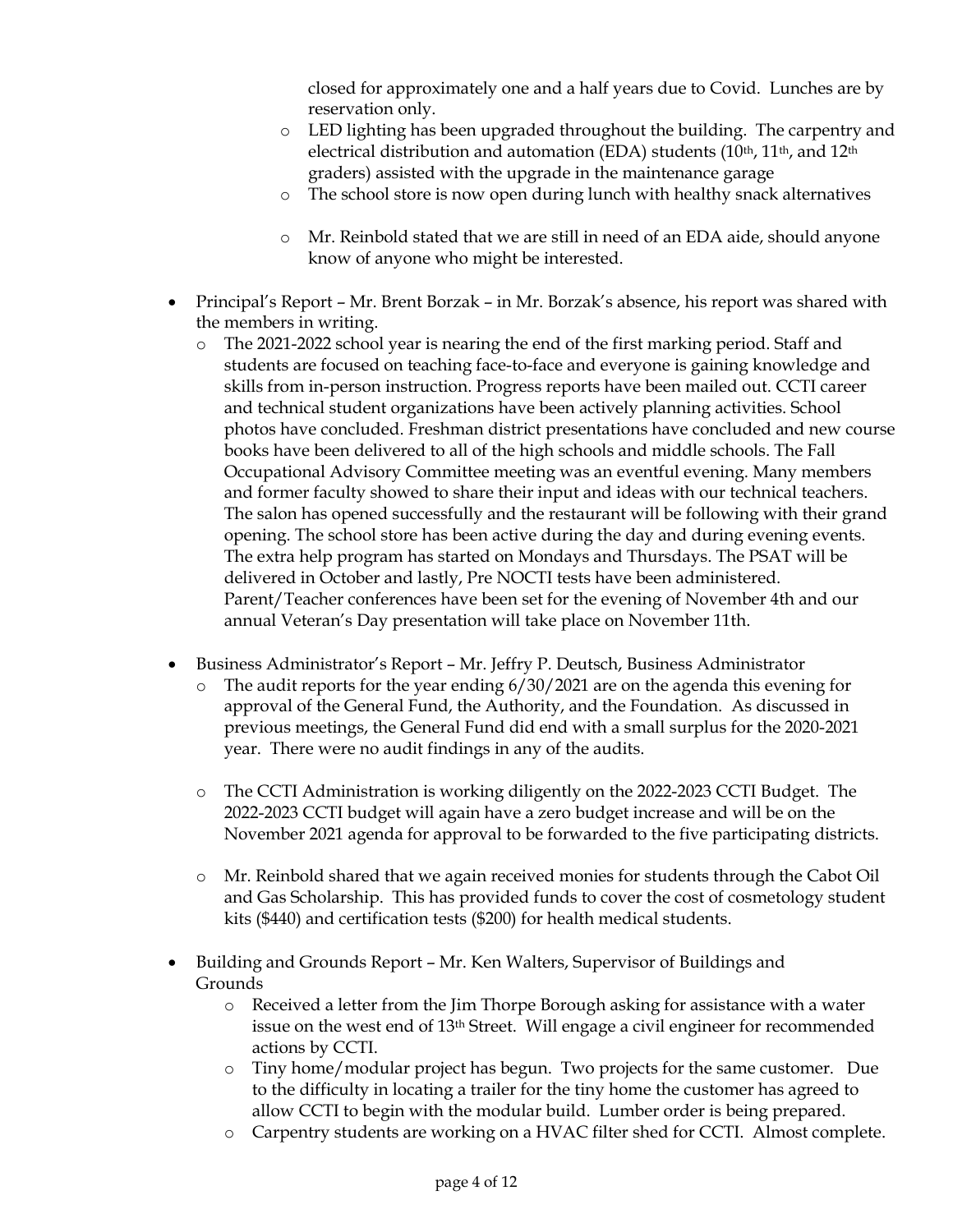- o Always looking for substitutes. If anyone knows of anyone who might be interested, please have them be in touch with Mr. Reinbold, Ms. Graver, or Mr. Walters.
- Facilitator of Special Education Report Mrs. Christine Trovato, Facilitator of Special Education
	- o Special Population Numbers
		- Students with  $IEPs 81$ 
			- $\bullet$  Full time  $-52$
			- Half time 29
		- Students with GIEPs (Gifted )- 2
		- Section 504 Service Plans 22
		- Homeless Students-2
		- English Language Learners- 3
	- o Information Purposes
		- ADHD Awareness
	- o Looking Forward
		- IEP Quarterly Progress Reporting- Case Managers report student progress towards IEP goals
		- **Parent Teacher Conferences- November 4th In-person**

 Adult Education Report – Ms. Francine Kluck, Adult Education Site Supervisor Course Offerings Fall 2021 Air Conditioning Fundamentals Heartsaver® First Aid and CPR/AED Nurse Aide Introduction to Precision Machining ServSafe® Exam Forklift PA State Inspection Mechanic Certification

Pharmacy Technician Welding Technology

Auto Collision GED Preparation Courses

Program descriptions, orientations, and start dates are available at [www.carboncti.org/adult-education;](http://www.carboncti.org/adult-education) Fall 2021 schedule available. Follow our happenings on Facebook @cctiadulted or Carbon Career and Technical Institute – Adult Education.

Outreach and Program Development Report

- September 27– GED evening orientation
- October 12 GED CCTI Staff Program Improvement Team meeting with Lehigh Carbon Community College
- October 13 GED Pearson Vue testing open
- October 14- Nurse Aide Orientation
- October 18 PennDot Safety Inspection Mechanic class started 9 students
- October 27 Nurse Aide Graduation

### GED Grant Report

GED grant 2021-2022 - CCTI is an LCCC subcontractor through PA Department of Education Federal Literacy Grant to provide adult education and high school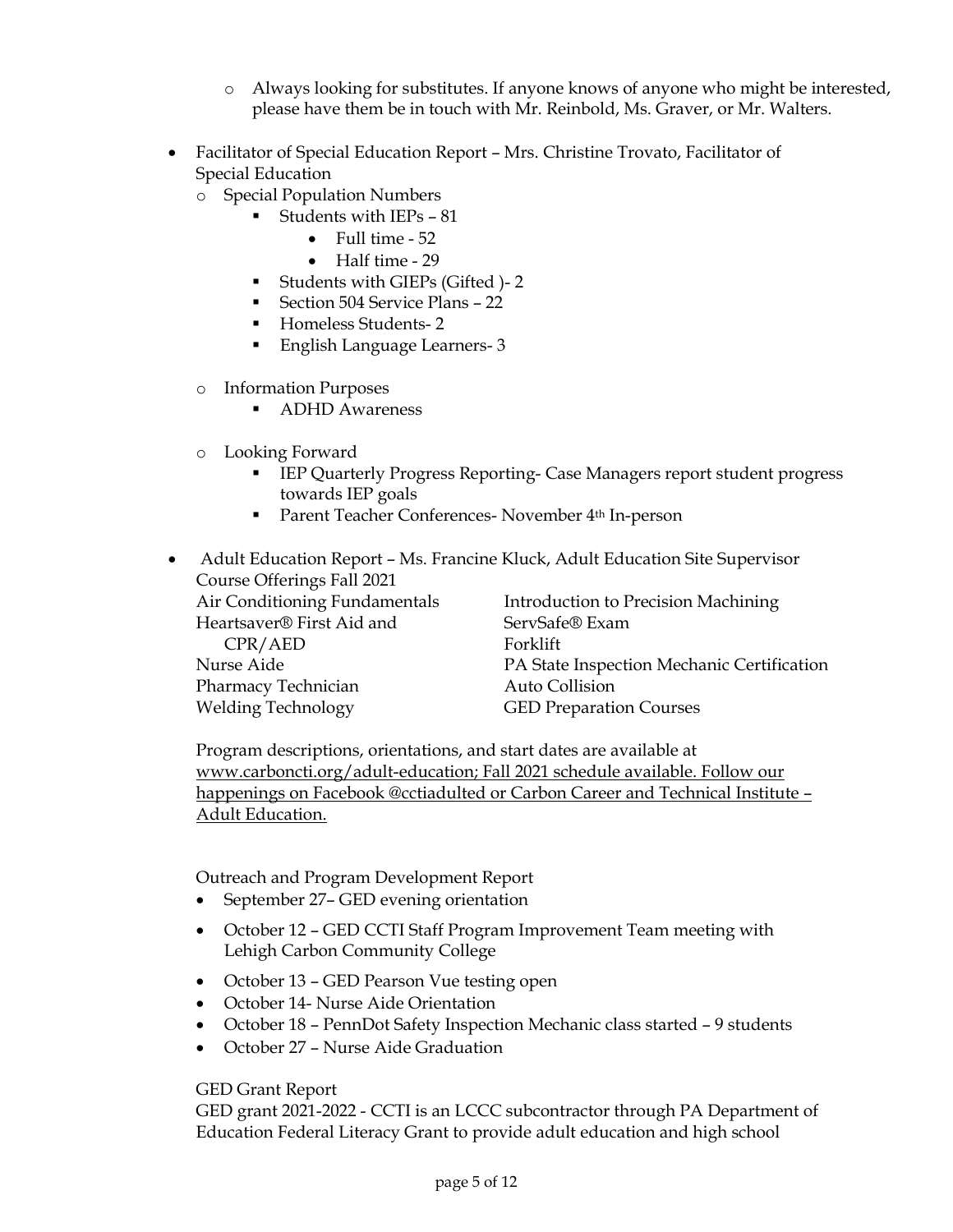equivalency instruction to 64 individuals for 2021-2022.

### Alternative Education

Fall marking period began October 5<sup>th</sup>. Currently still enrolling students in credit recovery and alternative education for the fall semester. Contact Adult Education if any HS Guidance Counselors or Principals have interested students.

# Employment Opportunities

Carbon Career & Technical Institute is seeking an evening adult class instructor for the nurse aide program. Instructor to mentor and teach candidates our state certified nurse aide curriculum. This position is responsible to be on site to instruct the theory/lab, and off-site clinical portions. Work with up to 10 students at a time. Current PA RN license for a minimum of 2 years. Have a minimum of 1-year experience in long-term care facility. Possess or have the ability to obtain the Train the Educator (TTE) Nurse Aide Instructor certificate. Teaching experience preferred. Interested persons submit a letter of interest and resume to: Carbon Career & Technical Institute, 150 W. 13th Street, Jim Thorpe, PA 18229, Attn: Francine Kluck or e-mail fkluck@carboncti.org. All mandated clearances required upon hire. Questions call Francine Kluck at 570-325-3682 x1517 Deadline for applications: Open Until Filled. EOE

- Technology Report Mr. Nate Rinda, Director of Technology In Mr. Rinda's absence (conference attendance), Mr. Reinbold read his written report as follows:
	- o Chromebooks All new Chromebooks are set up and distributed to those in need as well.
	- o NOCTI Online Pre-testing in progress.
	- o CDT (Classroom Diagnostic Tools) 1st round of testing in progress. Configured to work on CCTI Chromebooks.
	- o Continued support/training to staff and students with Google Suite and all technology needs.
- Superintendent of Record Report Mr. David McAndrew, Jr., Panther Valley School District Superintendent
	- o Nothing to report at this time.

### **Items of Business**

### *Personnel*

MOTION by Ms. Fallow, SECONDED by Mr. Foeller that the following motions be approved:

### **Letter of Resignation Accepted**

A. to accept the letter of resignation received from Colleen Gooch, Program Coordinator and Instructor, CCTI Adult Education Nurse Aide program, effective October 29, 2021.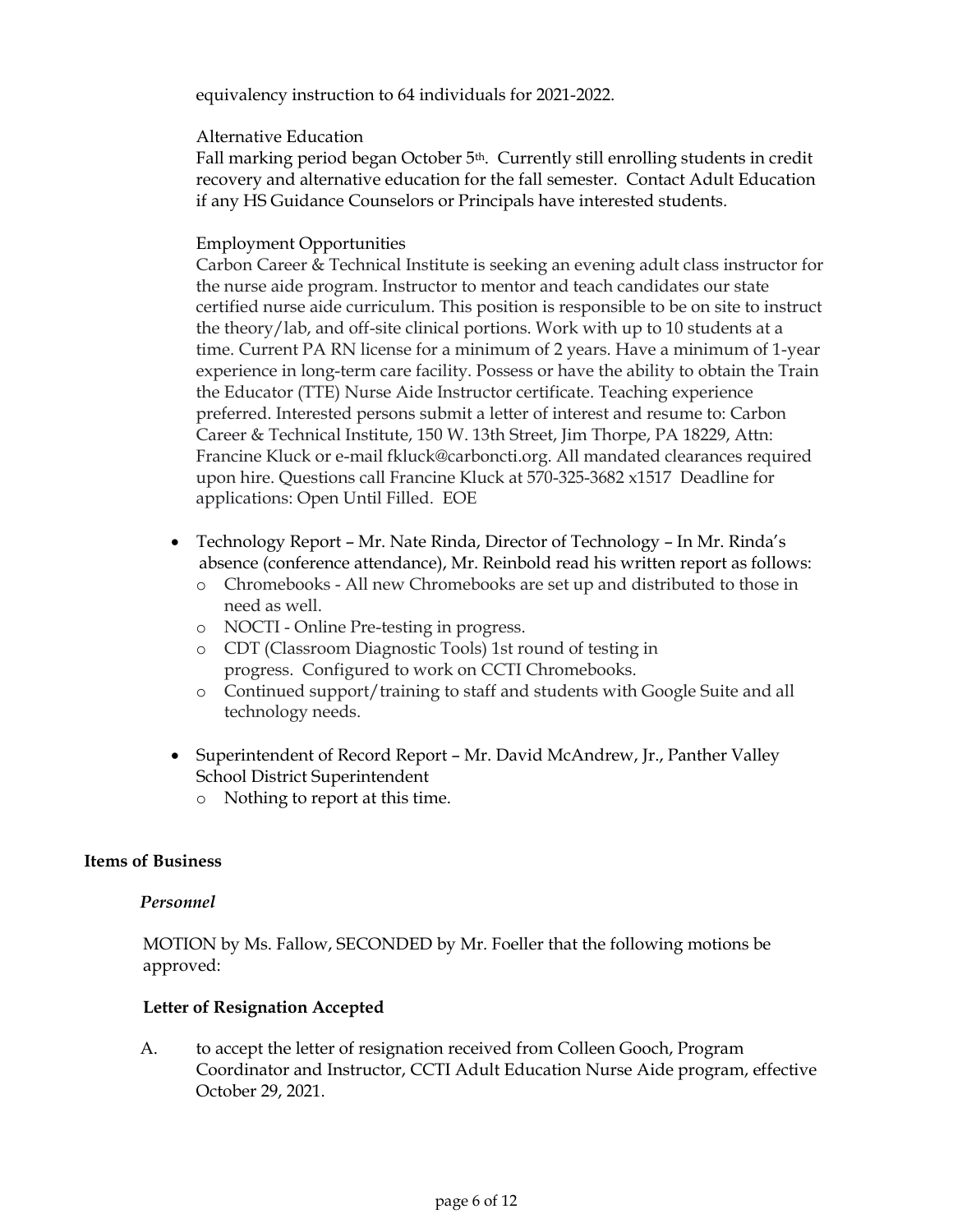### **Tenure Status Granted**

B. to grant the following individual a "Professional Employee Contract" and tenure status:

Thomas Bartholomew – Welding Instructor

### **Teacher Mentor Reaffirmed**

- C. to reaffirm the following individual as Teacher Mentor at the pro-rated established stipend of \$750.00, as indicated below:
	- Michele Klock for Michael Gower (April 16, 2021 through September 2021)

# **English Teacher Appointed**

D. to appoint Maya Kowalcyk English Teacher, effective January 14, 2022 at a step 2 pro-rated salary per the current Agreement between the Carbon Career & Technical Institute (CCTI) Joint Operating Committee and the CCTI Education Association.

### **Family Medical Leave Time Approved**

E. to approve Family Medical Leave time for employee #16154, effective September 13, 2021 through September 30, 2021.

### **Family Medical Leave Time Approved**

F. to approve Family Medical Leave time for employee #00189, effective September 20, 2021 through October 17, 2021.

### **Salary Adjusted**

G. that the salary for the following individual be adjusted affective with the 2017-2018 school year as indicated as provided in the existing Agreement between the Carbon Career & Technical Institute Joint Operating Committee and the Carbon Career & Technical Institute Education Association:

> Kevin Kuehner, Precision Machine Technology Instructor \$58,344 – 2017-2018 Salary + 900 – BA-BS-BEQV, V2\*\* \$59,244 – Adjusted 2017-2018 Salary

- Note: The salary for the following years, 2017-2018, 2018-2019, 2019-2020, 2020 2021, 2021-2022 and beyond will be adjusted accordingly.
	- \*\* BA-BS-BEQV, V2 are for professional employees holding a Vocational Certificate only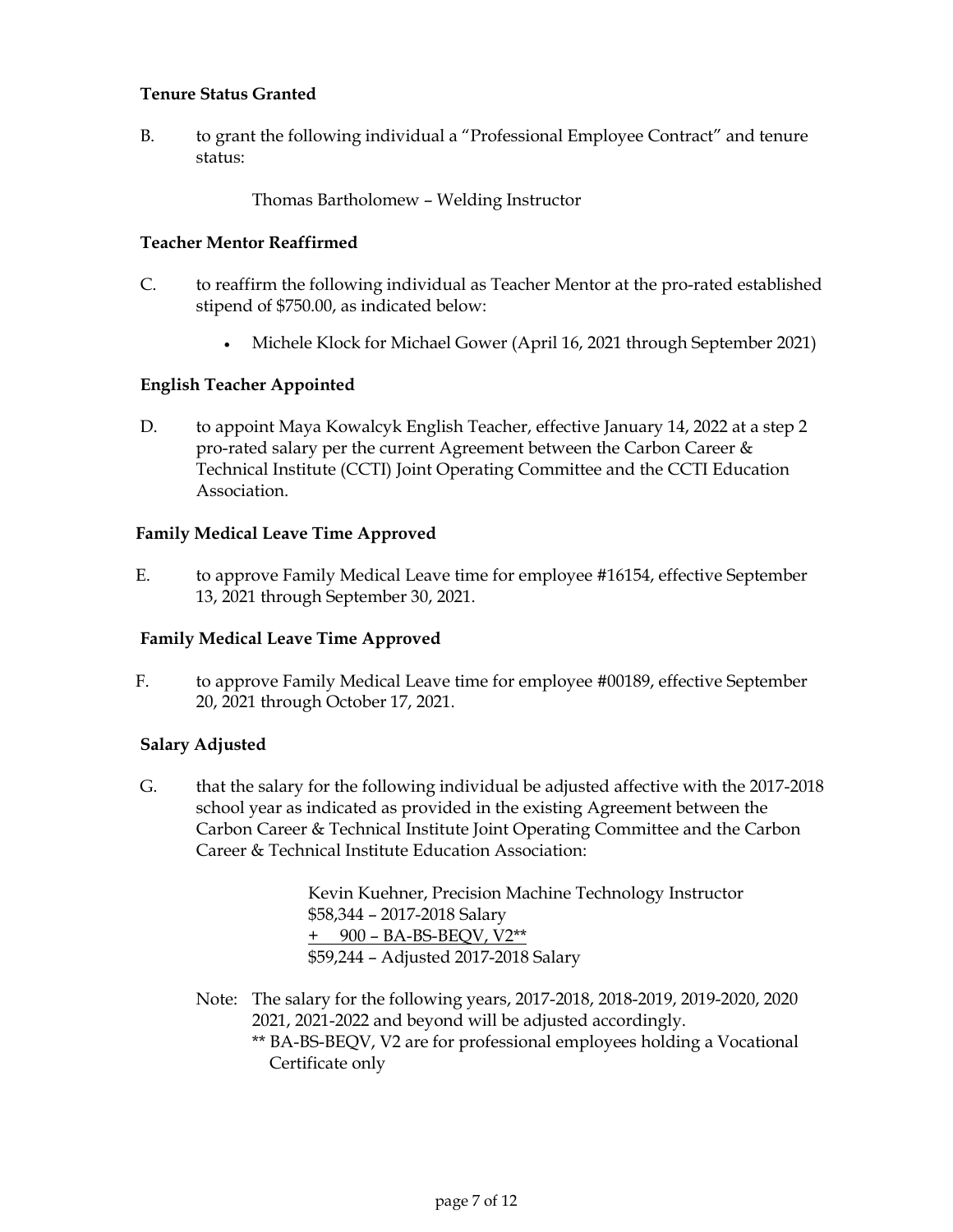### **Substitutes Approved**

- H. that the below listed individuals be approved to substitute for the 2021-2022 school year at the established rates, as follows:
	- James Curran Teacher, Instructional Aide, Custodial/Maintenance/ Groundskeeper/ Cleaner\*, Van/Bus Driver\*
	- Jennifer Kuehner Teacher, Instructional Aide
	- Richard Murlo Teacher, Instructional Aide
	- Leszek Pankowski Teacher, Instructional Aide
	- Carole Reightler Part-Time Integrated Science Teacher, Teacher, Instructional Aide

Note: \*Through August 2022

#### **Building Substitute Approved**

I. to approve Wendi Bartholomew as the Building Substitute effective October 22, 2021 through the close of the 2021-2022 school year at the approved daily rate.

#### **Instructional Aide Appointed**

J. to appoint William Gerhard as an Instructional Aide, effective October 25, 2021 at a Step 1 pro-rated salary per the current CCTI ESPA Employment Agreement.

#### **Salary Adjusted**

K. that the salary for the following individual be adjusted affective with the 2018-2019 school year as indicated as provided in the existing Agreement between the Carbon Career & Technical Institute Joint Operating Committee and the Carbon Career & Technical Institute Education Association:

> Lisa Walck, Cosmetology Instructor \$60,381 – 2018-2019 Salary + 900 – BA-BS-BEQV, V2 + 15\*\* \$61,281 – Adjusted 2018-2019 Salary

Note: The salary for the following years, 2018-2019, 2019-2020, 2020 2021, 2021-2022 (pro-rated) will be adjusted accordingly. \*\* BA-BS-BEQV, V2 are for professional employees holding a Vocational Certificate only

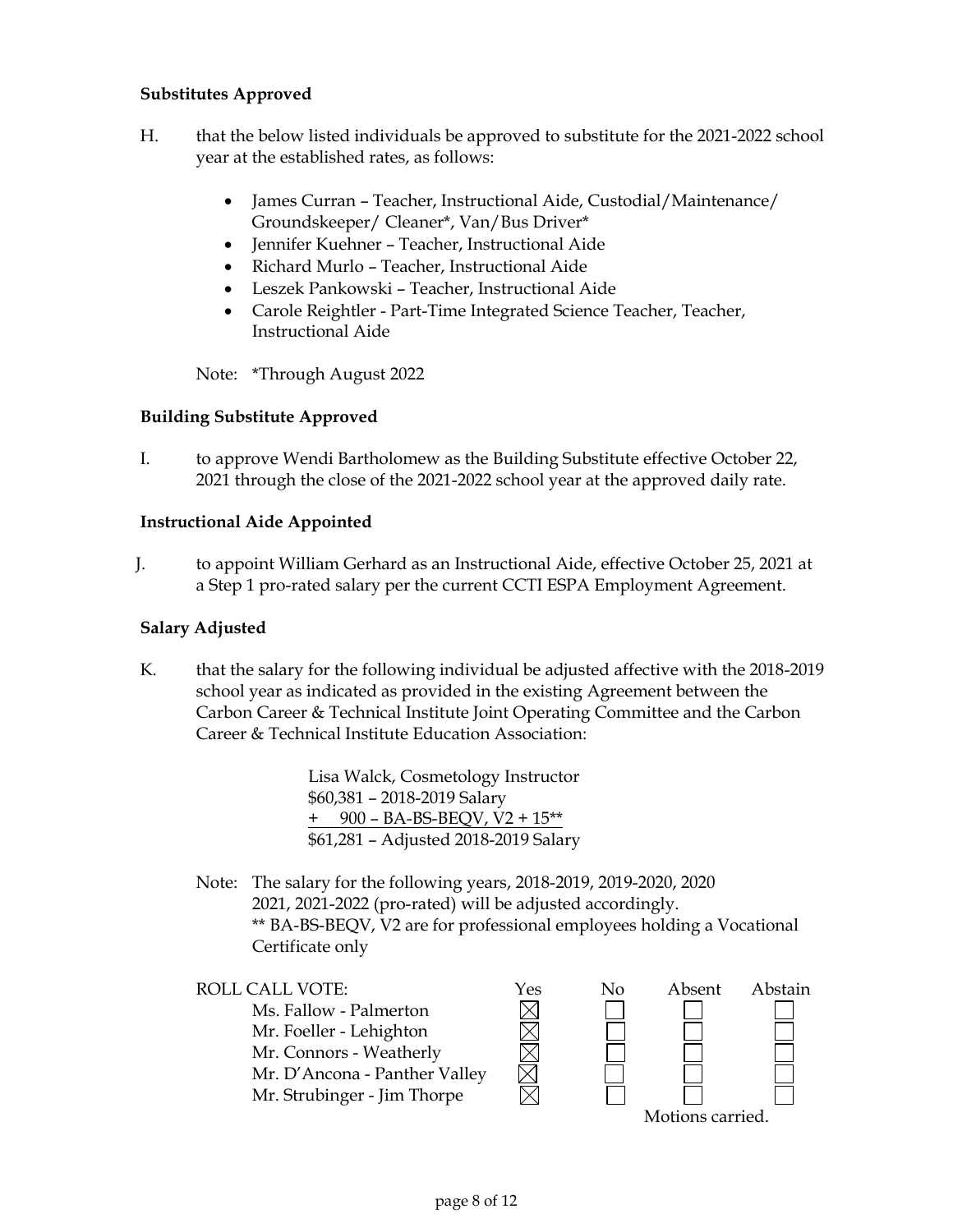#### **Contract Counter-Proposal Presented**

L. MOTION by Mr. Foeller, SECONDED by Mr. Connors to present a contract counter-proposal to the CCTI Education Association.

VOTE: YES - 5 NO - 0 ABSENT - 0 ABSTENTIONS - 0

Motion carried.

### *Education*

### **Field Trip Approved**

A. MOTION by Ms. Fallow, SECONDED by Mr. Foeller that Stephanie Gombert, Health Medical Instructor and Autumn Frey, Health Medical Instructional Aide, chaperone twelve (12) Health Medical students on a field trip to the Muter Museum of the College of Physicians of Philadelphia, PA November 12, 2021.

Note: Expenses for the trip are included in the 2021-2022 General Fund Budget

VOTE: YES - 5 NO - 0 ABSENT - 0 ABSTENTIONS - 0

Motion carried.

### *Budget & Finance*

MOTION by Mr. Foeller, SECONDED by Ms. Fallow that the following motions be approved:

### **Current CCTI Capital/Instructional Equipment Plan Approved**

A. to approve the current CCTI Capital/ Instructional Equipment Plan, as presented.

### **CCTI Audit Report Accepted**

B. that the Audit Report for the Carbon Career & Technical Institute submitted by Kirk, Summa & Company (East Stroudsburg, PA) for the Fiscal Year ending June 30, 2021 be accepted, as presented.

Note: No findings for the 2020-2021 General Fund Audit.

#### **CCAVTS Authority Audit Report Accepted**

C. that the Audit Report for the Carbon County Area Vocational-Technical School Authority submitted by Kirk, Summa & Company (East Stroudsburg, PA) for the Fiscal Year ending June 30, 2021, be accepted as presented.

Note: No findings for the 2020-2021 Authority Audit.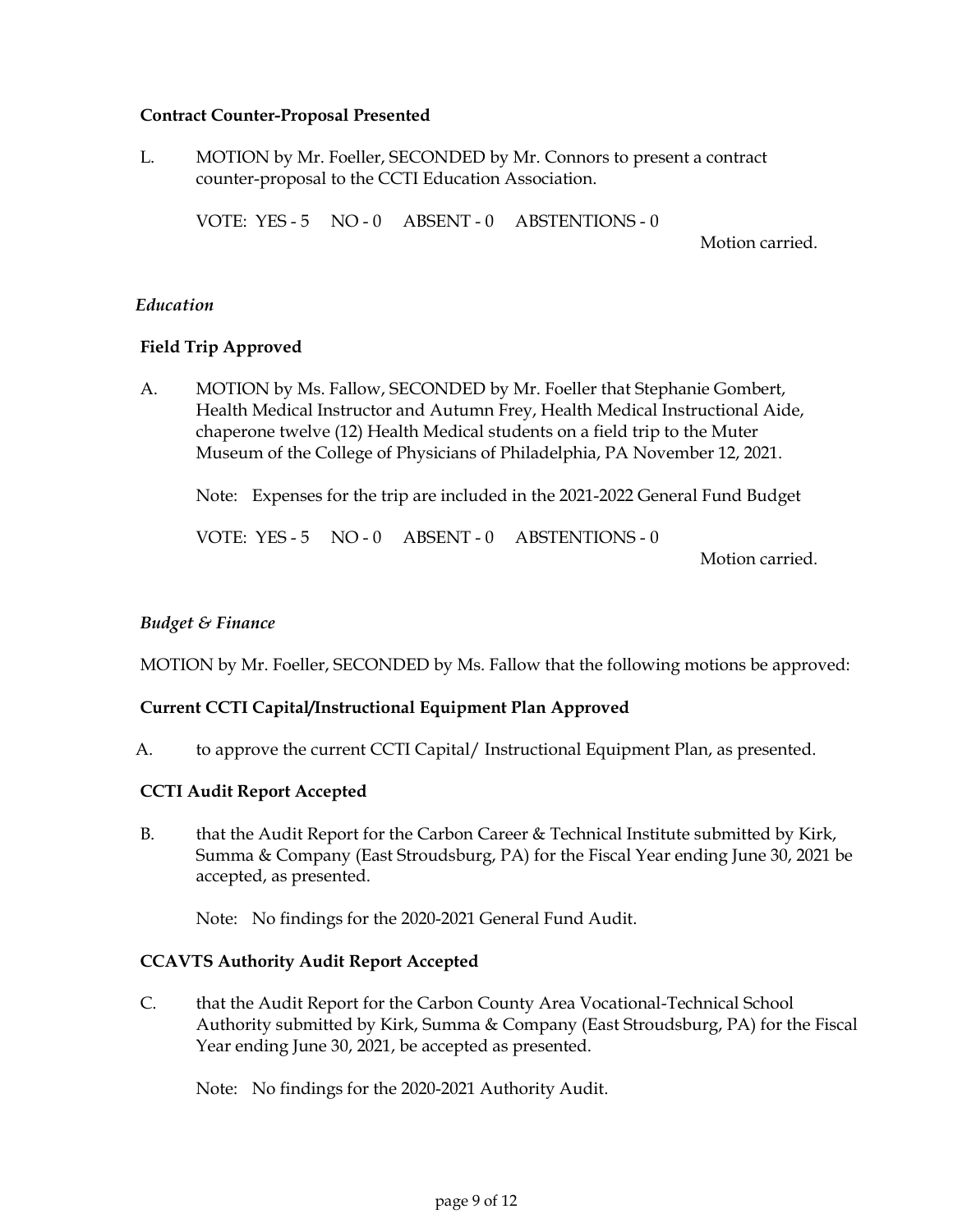### **CCAVTS Foundation Audit Report Accepted**

D. that the Audit Report for the Carbon County Area Vocational-Technical School Foundation submitted by Kirk, Summa & Company (East Stroudsburg, PA) for the Fiscal Year ending June 30, 2021, be accepted as presented.

Note: No findings for the 2020-2021 Foundation Audit.



### *Buildings & Grounds*

NONE

### *Administrative*

### **Agreement Approval Tabled**

A. MOTION by Mr. Foeller, SECONDED by Mr. Connors that the following motion be tabled:

to approve the agreement between the Carbon Career & Technical Institute Joint Operating Committee and The Administrators/Act 93, as presented.

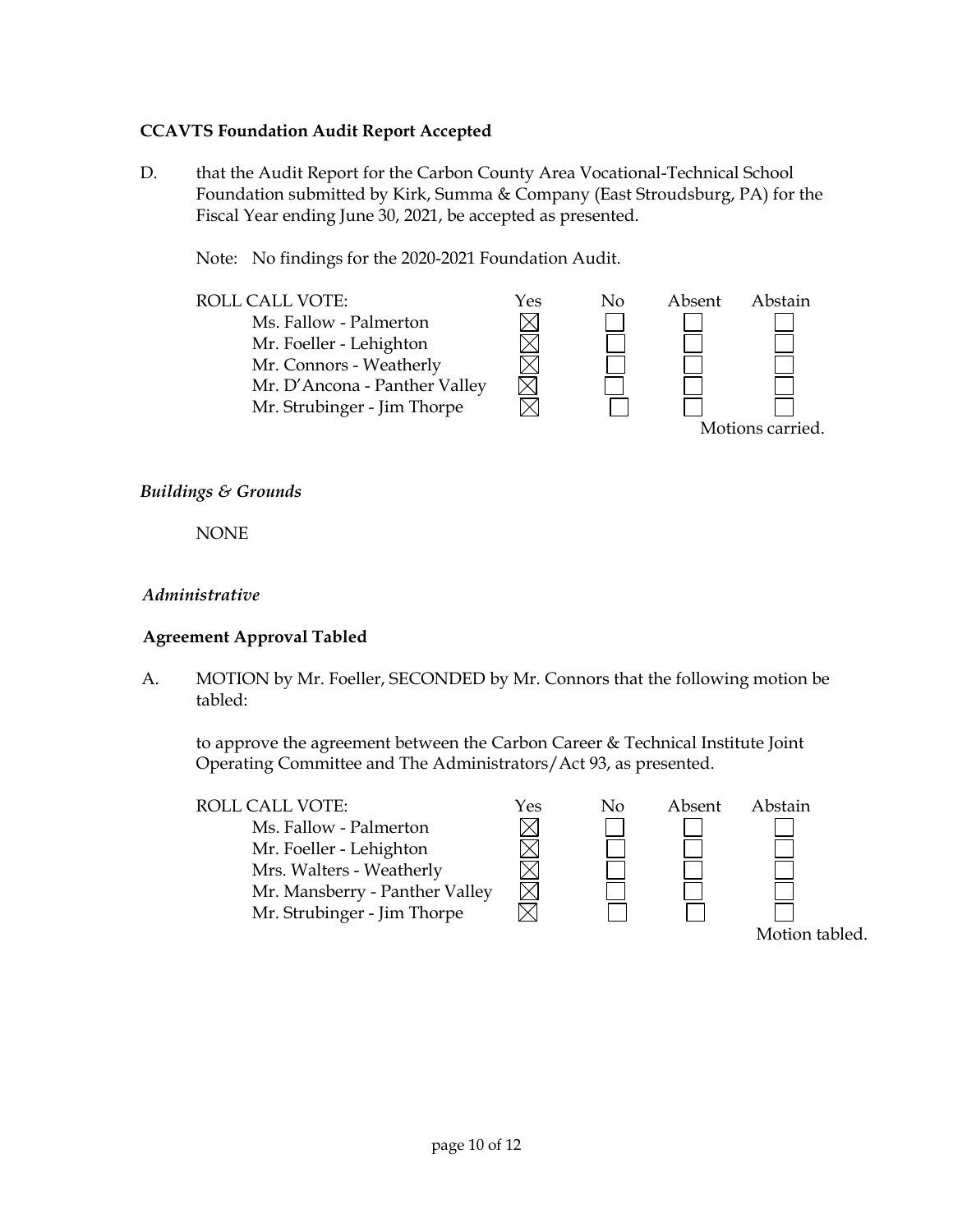### **Agreement for Scope of Services with Lehigh Carbon Community College Approved**

B. MOTION by Mr. D'Ancona, SECONDED by Ms. Fallow to approve the Agreement for Scope of Services with Lehigh Carbon Community College to provide literacy instruction through the PA Department of Education Act 23 Federal Literacy Grant, as presented.



#### Motion carried.

### **Reports**

### **Foundation Report Accepted**

A. MOTION by Mr. Foeller SECONDED by Ms. Fallow to accept the Carbon Career & Technical Institute Foundation Report, as presented.

Note: The balance in this account stands at \$969.47.

VOTE: YES - 5 NO - 0 ABSENT - 0 ABSTENTIONS - 0

Motion carried.

### **Administrative Reports**

- A. MOTION by Ms. Fallow, SECONDED by Mr. Connors to accept Administrative Reports from the following:
	- a. Mr. Brent Borzak, Principal
	- b. Mrs. Christine Trovato, Facilitator of Special Education
	- c. Ms. Francine Kluck, Adult Education Site Supervisor

VOTE: YES - 5 NO - 0 ABSENT - 0 ABSTENTIONS - 0

### **Old Business**

NONE